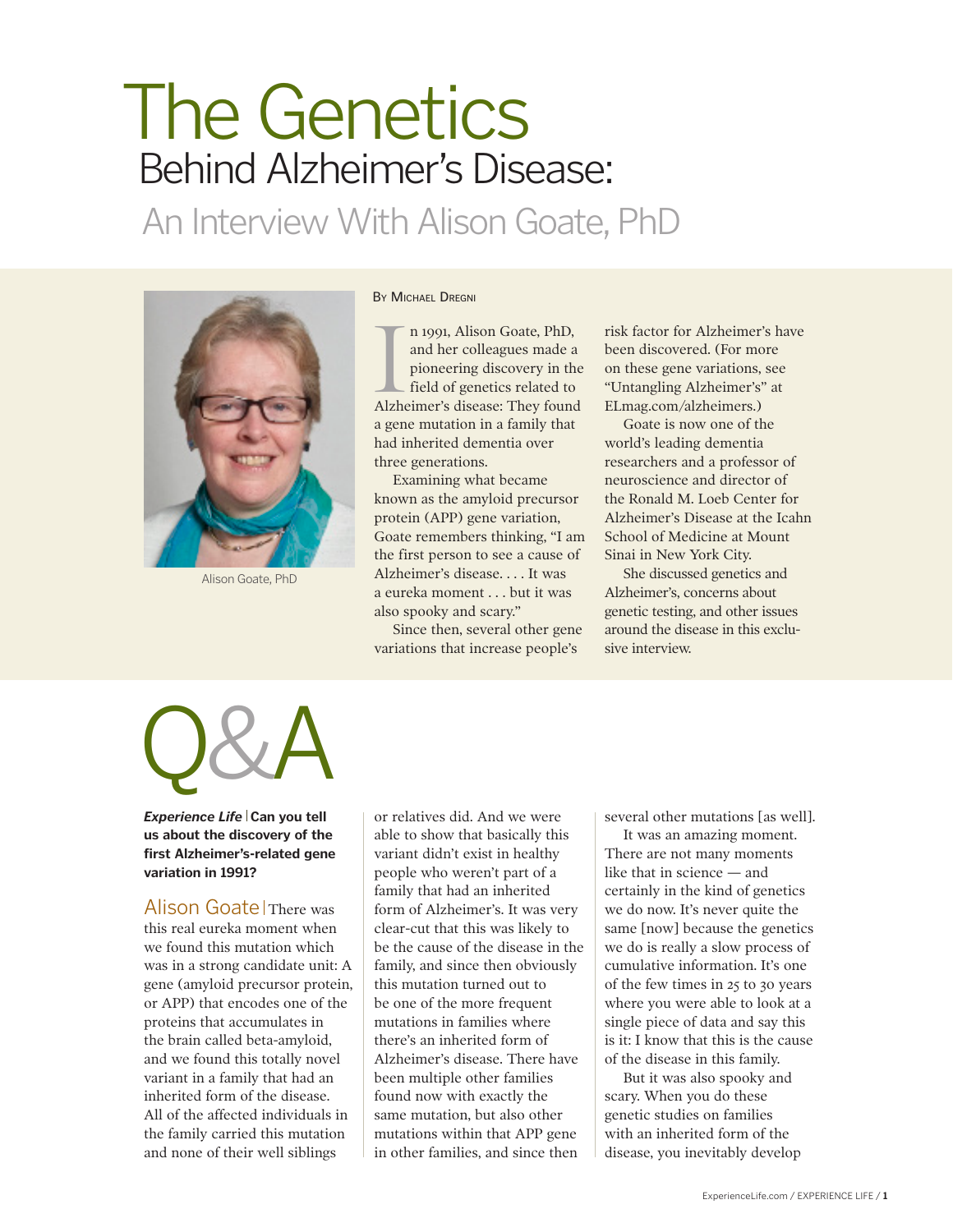a relationship with the family. They are devoting their time and effort to helping you do this research because obviously they have a vested interest in it, but also an altruistic one for other family members.

The spooky part of this was that now you have in front of you information about people who will likely develop the disease but haven't yet shown any symptoms. And that's a really heavy load for anyone to have in front of them. To look in a room of people whom you've met and interacted with over a period of time and think, "I know some of you are going to develop the disease in the future."

## *EL* **Once these various gene variations were found, did people want to go through genetic testing to see if they had them?**

 $AG$  There are relatively few people in these families who want to know whether or not they carry the genes because there's no treatment. So knowing whether you carry the mutation or not has had some practical benefits in that you can organize your life and finances so the people you care about are secure afterwards, or if you haven't had children you may decide you don't want to have children or you want to adopt children or use assisted reproduction, so that you know that you're implanting an embryo that doesn't carry the mutation, so you don't pass it on. But other than those organizational things, there is no treatment. That was really the bottom line.

Most people would go through the process of finding out whether or not they carried the gene that causes the disease if they knew something could be done about it — that if they

found that out, they could go on a drug to prevent disease before they showed any clinical symptoms. Then most people would say, "Yes, I'd like to take the test."

In the absence of a drug like that, most people have said, "Well, what's the point in knowing? I'm going to find out eventually anyway. And I don't want to live with the burden of that for 15 or 20 years until it happens — I'll just wait and see what cards I've been dealt." But now that there are more clinical trials ongoing, and indeed there are several clinical trials that are focused on families with mutations like this, then people want to get involved.

Twenty years ago, honestly we had nothing to offer them. We were able to say, "We know what the cause of the disease in your family is, and we'll be studying this and hopefully we'll be able to develop a drug as a result of this." But we weren't able to offer them anything concrete in the short term. Now there is the possibility to participate in these drug trials.

## *EL* **How prevalent is the APP gene variation that can lead to early-onset Mendelian Alzheimer's?**

AG Less than 1 percent of people with Alzheimer's carry these mutations, but because they happen to people in the prime of life, it's even more shocking — that someone in their 30s or 40s or 50s with an active life and job and family should suddenly come down with a disease that we think of as a disease that only affects old people.

For the most part, if you carry a mutation in the Presenilin genes [PSEN1 and PSEN2, two other gene variations that may also lead to early-onset

Alzheimer's] and APP genes, then you will develop the disease before the age of 60. And it's highly penetrant, which means that if you carry one of these gene variants, 95 to 100 percent of the time you're going to develop Alzheimer's disease at some point in your life.

## *EL* **What's the most common gene variation connected with Alzheimer's?**

AG The most common risk factor for Alzheimer's disease, apart from age, is APO E4 [Apolipoprotein E4]. This is a protein that is involved in cholesterol transport in the body, and it exists in three forms  $-$  E<sub>2</sub>, E<sub>3</sub>, and E<sub>4</sub>. They're all reasonably common: The least common of these is the E2, which has a frequency of about 7 percent in the population; E4 is about 15 percent in most populations; and everyone else will then carry an E3. These increase your risk but don't mean that you will definitely get the disease.

So people carrying an APO E4 allele [any of two or more variants of a gene that arise by mutation and are found at the same place on a chromosome], if they have one copy of the E4 allele, they're at about a threefold increase risk for the disease compared with someone who doesn't have an E4 allele. If you have two E4 alleles, you have about a tenfold increase in risk, which is obviously a pretty substantial increase in risk. A fairly large number of people with two E4 alleles will develop Alzheimer's.

But on the positive side there are some people who carry two APO E4 alleles and don't develop Alzheimer's disease. And so one of the things we're interested in right now genetically is what protects those people? Why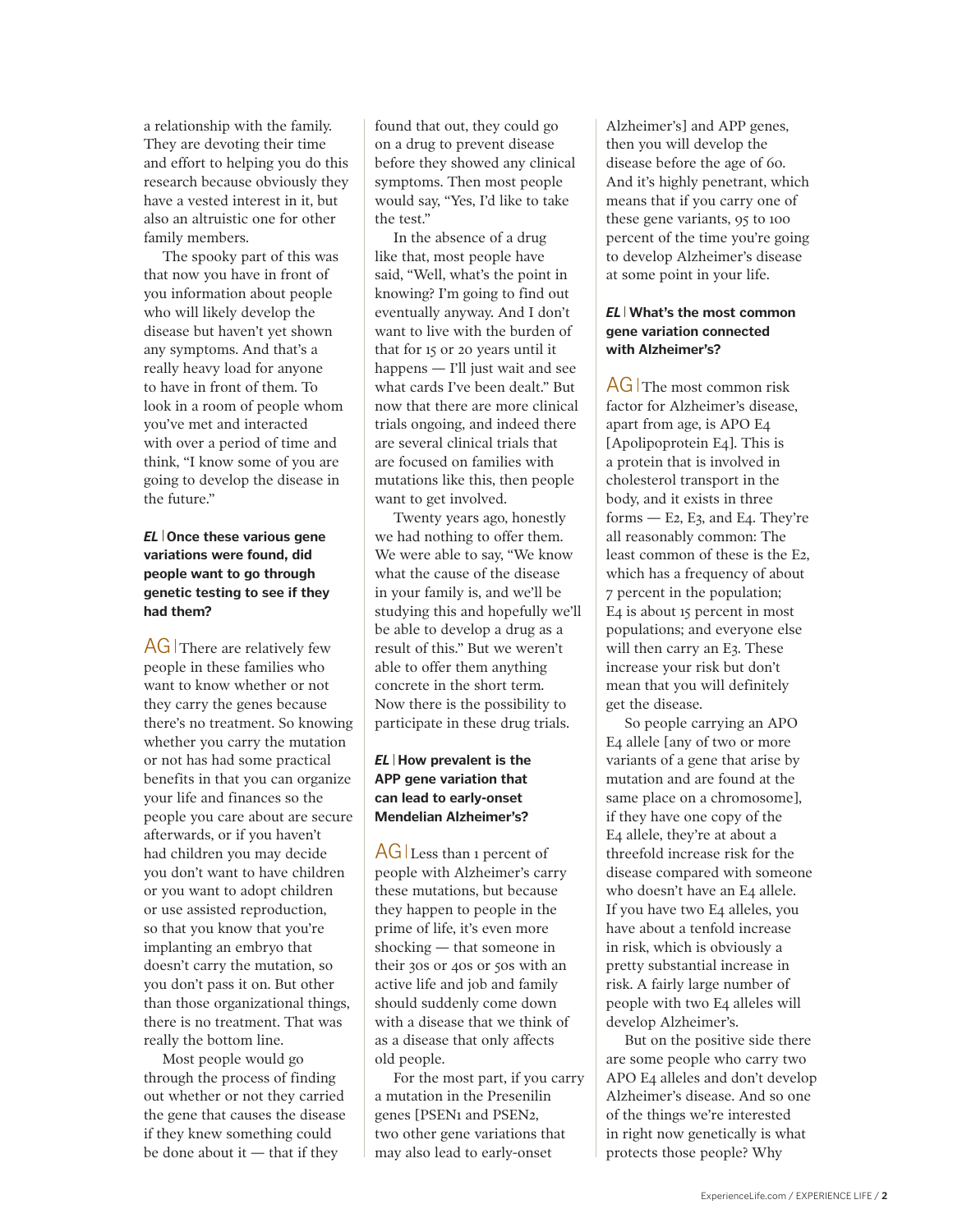don't they develop disease? Do they have other compensatory DNA variants that protect them, or are there epigenetic changes that protect them? Why do these people not develop disease in the face of a strong risk factor?

### *EL* **Are there other gene variations connected with Alzheimer's?**

AG From very large studies of common variation in the genomes, we have identified between 20 and 30 new loci, points in the genome, that are associated with modest increases in risk. This is in studying over 70,000 individuals [in the Genome-Wide Association Studies, or GWAS]. They have identified evidence that these other genes generally increase your risk by 10 or 20 percent.

They're common, so lots of people carry them. But they have a small impact on risk.

But honestly, if you have two APO E4 alleles, then the rest of the genes probably don't have a huge impact. E4 is definitely the big fish in all of this. These other genes are definitely important in helping us understand what the biological mechanisms are behind risk or protection against disease. (For more on the science behind gene variations, see ELmag.com/snps.)

*EL* **How do epigenetics — a process where genes are turned on, or conversely, left dormant — affect our genes' role in our risk for Alzheimer's?**

 $AG$  I think it's also important to think about why some people age healthily in the face of carrying these variants: What is it about these people that protects them from the disease?

It's certainly possible that people with APO E4 alleles may not develop Alzheimer's disease — that there's some epigenetic changes that have prevented them from developing the disease. That's certainly a possibility. And the fact remains that aging is actually the most important risk factor for Alzheimer's disease. I think all of this suggests that epigenetic changes to our genomes over a lifetime can have cumulative consequences that either increase the risk of developing Alzheimer's disease or protect you from getting the disease.

## *EL* **What are some of the other little-known health factors that put us at risk for Alzheimer's?**

 $AG$  Most people who have Alzheimer's disease probably have it because they have a combination of genetic risk factors and other health factors that influence their risk for the disease.

People who have had a head injury with loss of consciousness are at greater risk. This could potentially be an epigenetic response in the sense that one of the things we know is that two of the genes that are important in Alzheimer's disease, APP and APO E4, are proteins that are regulated in response to brain injury. So if both proteins are up-regulated in response to a head injury, there could be downstream consequences that are never properly resolved. So if you have a genetic risk that predisposes you to Alzheimer's disease and you have a head injury like that, those two things combine together to increase your risk substantially.

It's not clear right now how much influence head injury with loss of consciousness has in absence of that genetic factor. There's been a lot of publicity in the last few years about concussions and head

injuries in sports and how that leads to a degenerative disease sometimes called CTE or chronic traumatic encephalopathy that people have reported in football and hockey players; that's a slightly different disease in that you generally don't have that amyloid accumulation. You have the other protein that you find in Alzheimer's brains, the tau tangles — you find a lot of those in people with CTE. So there are some similarities between these diseases and some differences.

Right now we don't know very much about the genetics of CTE. It's very unlikely that everyone who does sports and suffers a head injury with loss of consciousness is going to develop CTE, but some people are probably more likely than others to get it, and right now we don't understand who those people are. That's something that's going to be very important for us to figure out: If you have a high genetic risk, you would probably want to know that before you embark on a career as a pro football player.

## *EL* **It's been reported that people with more education are at a lower risk for developing Alzheimer's. Can you explain?**

AG Obviously, "education" is a proxy for a lot of different things, and education is clearly related to socioeconomic status. It's been suggested that it's related to something people call the cognitive reserve hypothesis: As the result of education you have more neuronal connections in your brain and so you can afford to lose more before you show clinical symptoms [of Alzheimer's].

There's work in animal models that show if you keep mice who are genetically at